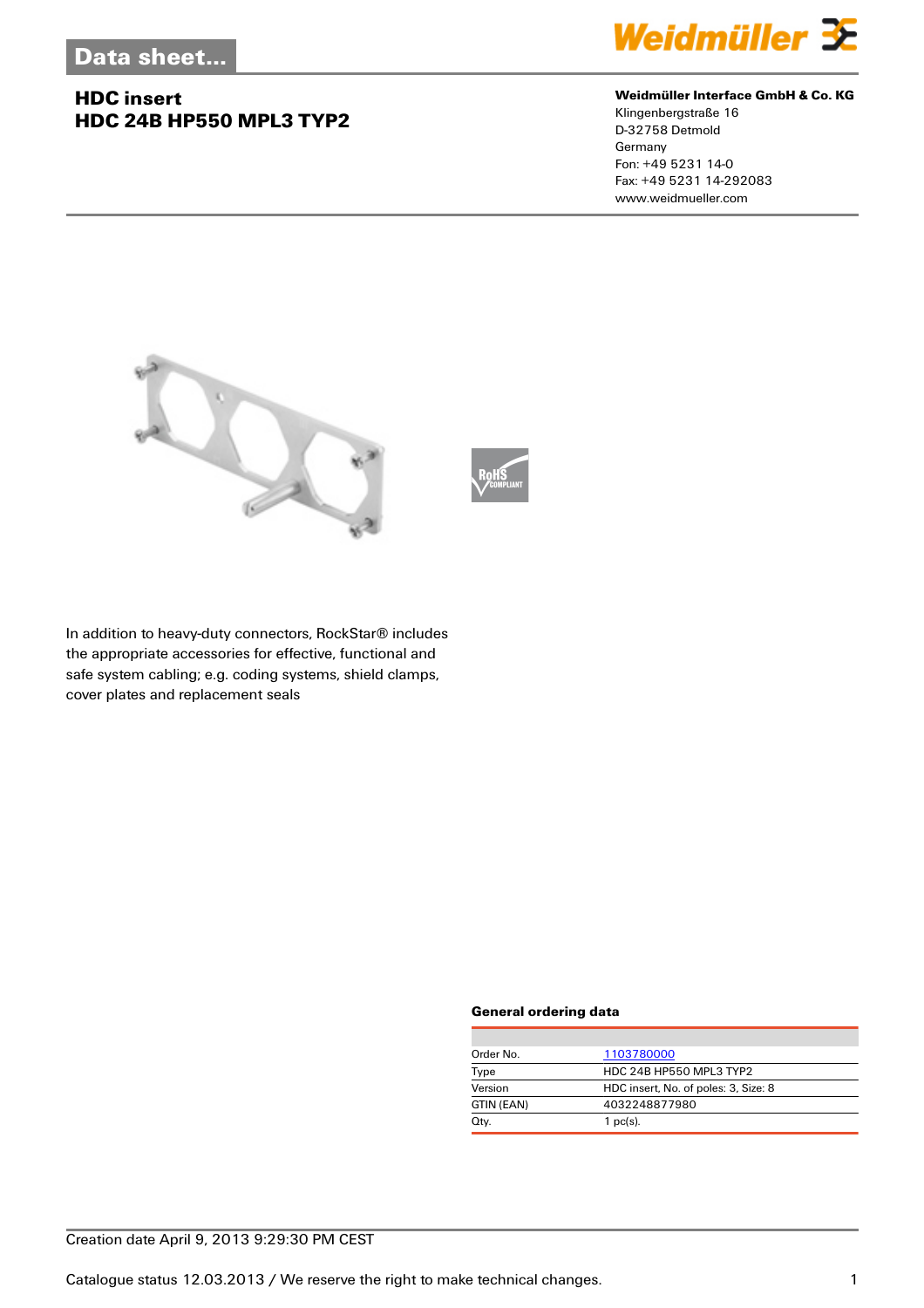## **HDC insert HDC 24B HP550 MPL3 TYP2**

# **Technical data**



### **Weidmüller Interface GmbH & Co. KG**

Klingenbergstraße 16 D-32758 Detmold Germany Fon: +49 5231 14-0 Fax: +49 5231 14-292083

| <b>Dimensions and weights</b> |                                                               |                            |                 |  |  |
|-------------------------------|---------------------------------------------------------------|----------------------------|-----------------|--|--|
|                               |                                                               |                            |                 |  |  |
| Length                        | 140 mm                                                        | Width                      | 42 mm           |  |  |
| Height                        | 46 mm                                                         | Mounting dimension - width | $32 \text{ mm}$ |  |  |
| Mounting dimension - height   | 130 mm                                                        | Net weight                 | 69.6 g          |  |  |
| <b>Classifications</b>        |                                                               |                            |                 |  |  |
|                               |                                                               |                            |                 |  |  |
| eClass 6.2                    | 27-26-07-02                                                   | eClass 7.1                 | 27-44-02-02     |  |  |
| <b>Product information</b>    |                                                               |                            |                 |  |  |
|                               |                                                               |                            |                 |  |  |
| Descriptive text accessories  | For further accessories, see chapter J - tools, see chapter K |                            |                 |  |  |
| <b>Approvals</b>              |                                                               |                            |                 |  |  |
|                               |                                                               |                            |                 |  |  |
| Approvals                     |                                                               |                            |                 |  |  |
| <b>ROHS</b>                   | Conform                                                       |                            |                 |  |  |